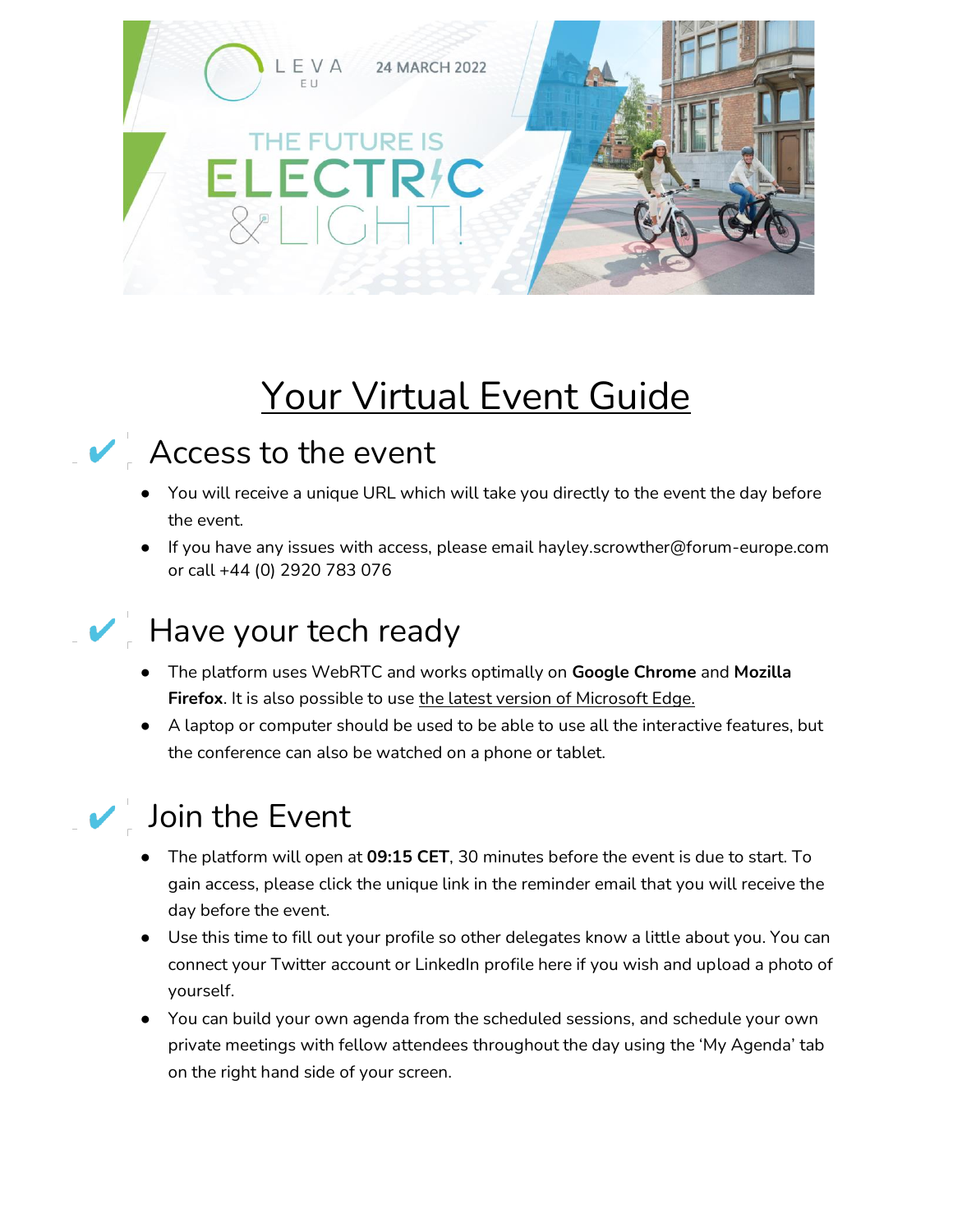- You will find the schedule and speakers of the day displayed on the reception page. Once the event has begun, you will see the stage labelled 'LIVE': click to join.
	- Be an active participant! Do not hesitate to respond to speakers and moderators' questions & ask questions via the chat function.



### Troubleshooting

If you experience any technical difficulties, please do try the following:

- Are you using a media friendly browser? Our virtual event offering works best on Google Chrome and Mozilla Firefox, but can also be accessed on the latest version of Microsoft Edge.
- Clear your browsing data this can be done by pressing CTRL+SHIFT+DELETE.
- Refresh your browser, either by clicking the refresh button at the top of your browser page to the left of the address bar, or by hitting F5.
- Are you using a work device? It could be that your device has a VPN or firewall for security purposes that is blocking the platform. Please check the settings of your VPN or firewall, if you have one enabled. You may have to ask someone in your IT department to look at this for you.
- Log out of Hopin, and log back in.
- Are you connected to the internet via WiFi? If possible, connect via a wired network, or ethernet cable. This will help to stabilize your connection.
- Close out of any other web browsers that you have open.
- Make sure your system is flash enabled.
- No sound from the broadcast? Check to make sure your tab is not muted by right clicking on the tab at the top of the page. Check your computer settings to ensure you're connected to the correct output speakers or headphones.

## Using the Platform

For this event, we are using the industry leading platform, **Hopin.** This enables multiple ways of interacting with content, other participants, and speakers.

**Key tools & spaces include:**